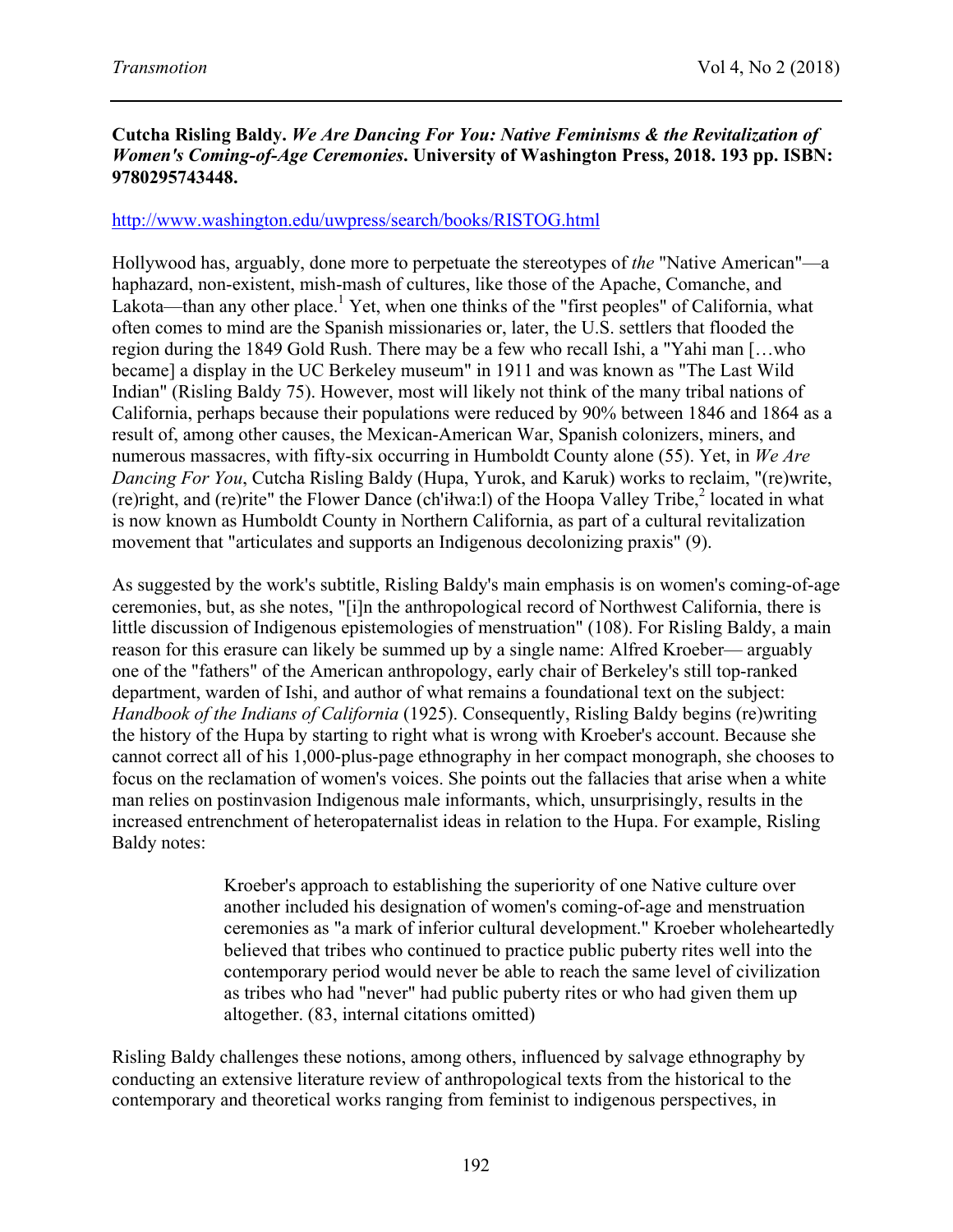addition to their various intersections.<sup>3</sup> She argues that Kroeber's "scholarship is deeply ingrained with a Western patriarchal belief that menstruation is dirty and polluting," which "meant that Kroeber was particularly critical of women's coming-of-age ceremonies and practices associated with women, menstruation, and power" (83). But, Risling Baldy does not stop there, she also uses primary texts––including Theodora Kroeber's analysis of her husband, Alfred Kroeber's own archive, as well as correspondence from his contemporaries—that reveal letters encouraging Kroeber to "'get in closer and closer contact with the Hupa Indians and take a good look at their religion'" (Risling Baldy 86). Ultimately, Risling Baldy counters the conclusions of Kroeber and his peers by sharing her own personal interviews with Hupa, Yurok, Karuk, and/or Wiyot peoples, usually those who identify as women, who articulate what was ignored, such as the significance of the Flower Dance to the "Athabascan cultures of California and the Southwest," with a specific focus on the Hoopa Valley Tribe (87).

According to Risling Baldy, pre-invasion, the Hupa culture recognized women as equals who possessed strength and luck, especially when menstruating (tim-na'me), but the introduction of notions of the "taboo" and Christian ideology, including the idea that women were the cause of original sin and should be subordinate to men, shifted community beliefs and practices. As a result, the Hupa went from performing public celebrations of menstruation to treating it as something that is shameful and should be hidden. In addition to other complicating factors that contributed to this change, Risling Baldy draws attention to a mistranslated word: Min'ch. Kroeber and his contemporary, linguist Pliny Earle Goddard—despite neither ever having seen one—contended that Min'ch signified a flimsy, temporary shelter known as a "menstrual hut," a term which also appears in the Hupa Online Dictionary (Risling Baldy 111, 169 n67). Risling Baldy challenges this definition by breaking down the linguistic roots to argue that Min'ch actually means "something like 'a small, familiar, or dear house'" (113).

However, Christianity and white anthropologists were not the only threat to the Hupa way of life. Risling Baldy argues that the miners (often known as the 49ers), rushing to conquer the land and profit from its resources, perceived coming-of-age ceremonies as fertility rites and an open invitation for sexual assault. As such, another part of the (re)writing and (re)righting is acknowledging the role violence and settler colonialism played in eliminating these rites and people. Or, as Risling Baldy's mother puts it: "My grandfather once told me, 'Remember, Granddaughter, you are alive because some miner was a bad shot'" (52).

Consequently, as Risling Baldy makes clear, many ceremonies are only available in a limited sense: they are found in the writings of white, usually male, anthropologists or government ethnographers and based on what the Indigenous populations were willing to share (some participated in ethnographic refusal). They are further compromised by the fact that what is documented is one particular version of a ceremony, as told by a handful of members—or maybe only one person—of a tribe, band, clan, or family. Hence, they must be (re)rited in that the ceremonies have to be pieced together, updated for the contemporary time, and reimagined to fill in the gaps that have been left, while accounting for the inherent variations and omissions of the "original." Risling Baldy ends her text by doing this work, documenting interviews with those who have participated in the Flower Dance performed by the Hoopa Valley Tribe since 2001, including the first woman to be celebrated in many generations, as well as the medicine women who performed the rite and a number of others who have been a part of this cultural